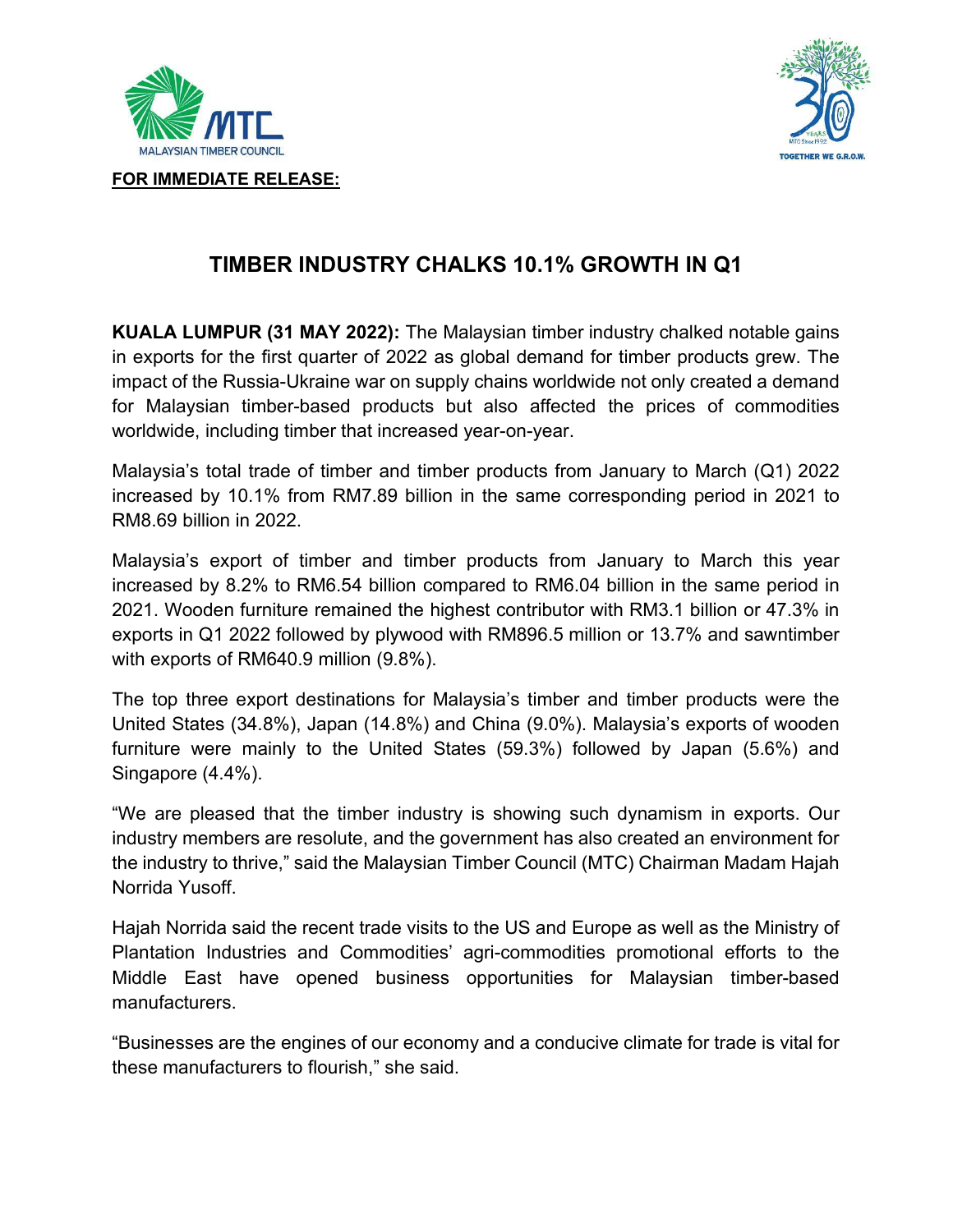



There was also an increase in the imports of timber and timber products in Q1 2022. The imports increased by 16.4% from RM1.8 billion in Q1 2021 to RM2.1 billion in Q1 2022. Malaysia imported the most from China (37.5%) followed by Indonesia (20.2%) and Vietnam (8.6%).

Among the raw materials imported were sawntimber (RM218.6 million) and veneer (RM127.2 million) which increased by 54.1% and 57.1%, respectively, year-on-year.

However, there was a drop in imports for particleboard/chipboard and logs, at RM101.1 million and RM48.8 million, respectively, which represent a decline of 22.8% and 21.8%, respectively, year-on-year.

"Augmenting raw material supply and securing alternative sources of raw material are crucial for the industry. We have been implementing programmes to assist our industry players to meet their production needs where possible," said the MTC CEO Mr. Muhtar Suhaili.

"MTC has also been actively conducting its nationwide Roadshows with recent visits to Sabah and Sarawak for potential collaborations in augmenting raw materials from these two States for timber-based manufacturers in the Peninsular apart from sharing the programmes and services that MTC has to grow their businesses," he added.

## CAPTIONS:

- 1. MTC CEO Mr. Muhtar Suhaili receiving a token of appreciation from the Deputy Chief Minister of Sarawak YB Datuk Amar Haji Awang Tengah Ali Hasan during a courtesy call which was part of MTC's Roadshow to Sarawak from 26-28 May 2022. - https://mtc.com.my/i/MTC with Awang Tengah.jpg
- 2. Infographics on Timber Exports in Q1 2022. https://mtc.com.my/i/image001.jpg